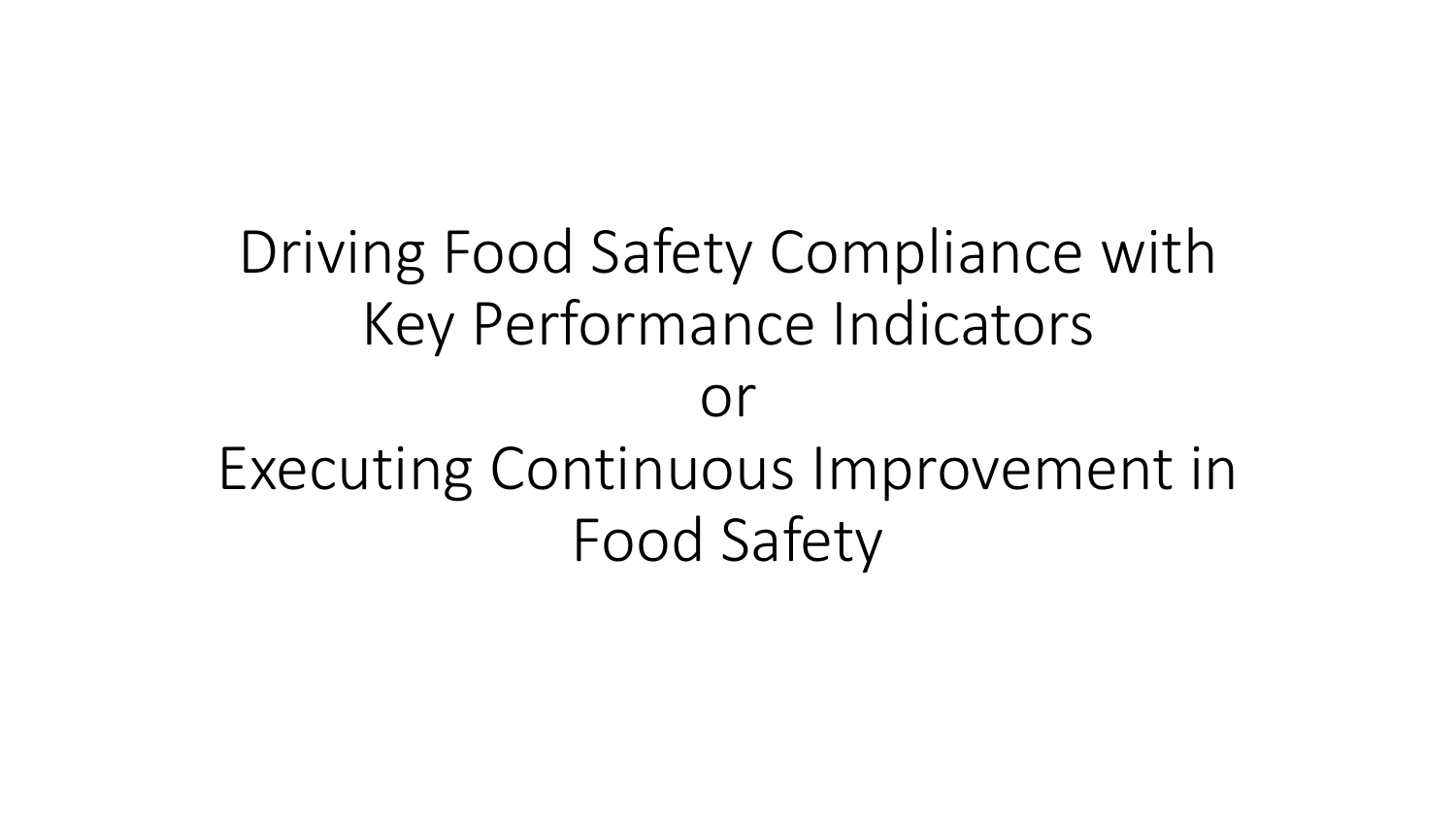#### Overview

- The state of Food Safety
	- Regulations
	- Current Trends
	- Biases
- How KPIs bring accountability to Food Safety
	- What are KPIs?
	- The value add
	- Resource management
- Structuring Food Safety functions for risk mitigation
	- Active vs passive food safety programs
	- Planning with an execution strategy
- Optimizing efficiency and labor by integrating them with Food Safety
	- KPIs in practice
	- Trends over time
- Final Thoughts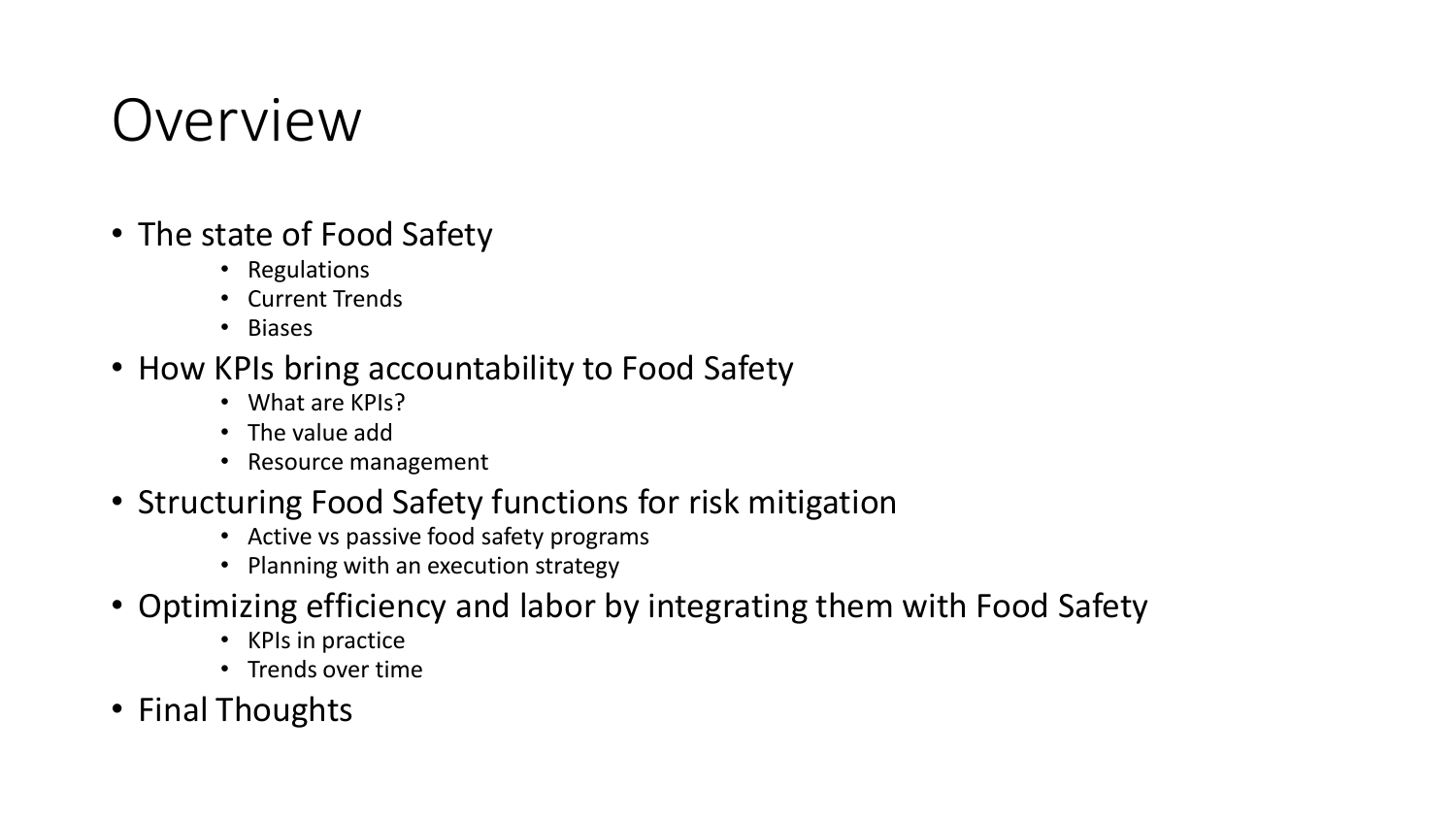# The State of Food Safety

- What is the intent of your company?
	- It's to make money
		- Two main things are going to determine profits:
		- 1. Regulations
		- 2. Demand/Customer Perceptions

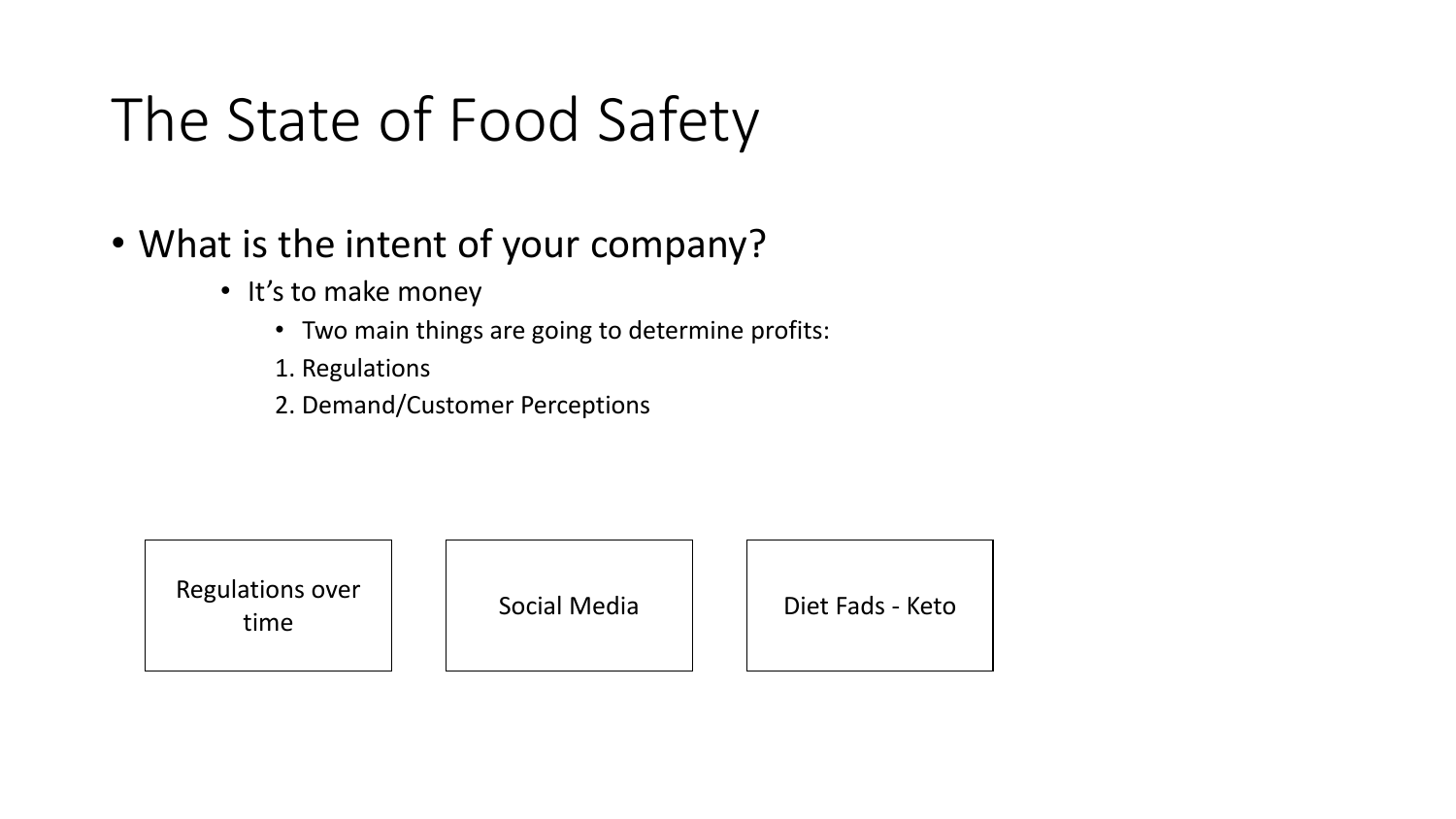## The State of Food Safety Cont.

- The third determinant of food safety health and profitability is biases in the industry.
	- Food Safety is not considered by most lean transformation teams
	- Food Safety does not make money
	- Food Safety is a all or nothing approach:
		- Complacency until there is a problem
			- If you are content with a less than adequate food safety plan only because there hasn't been a significant recall or the product hasn't killed anyone
			- Operating on luck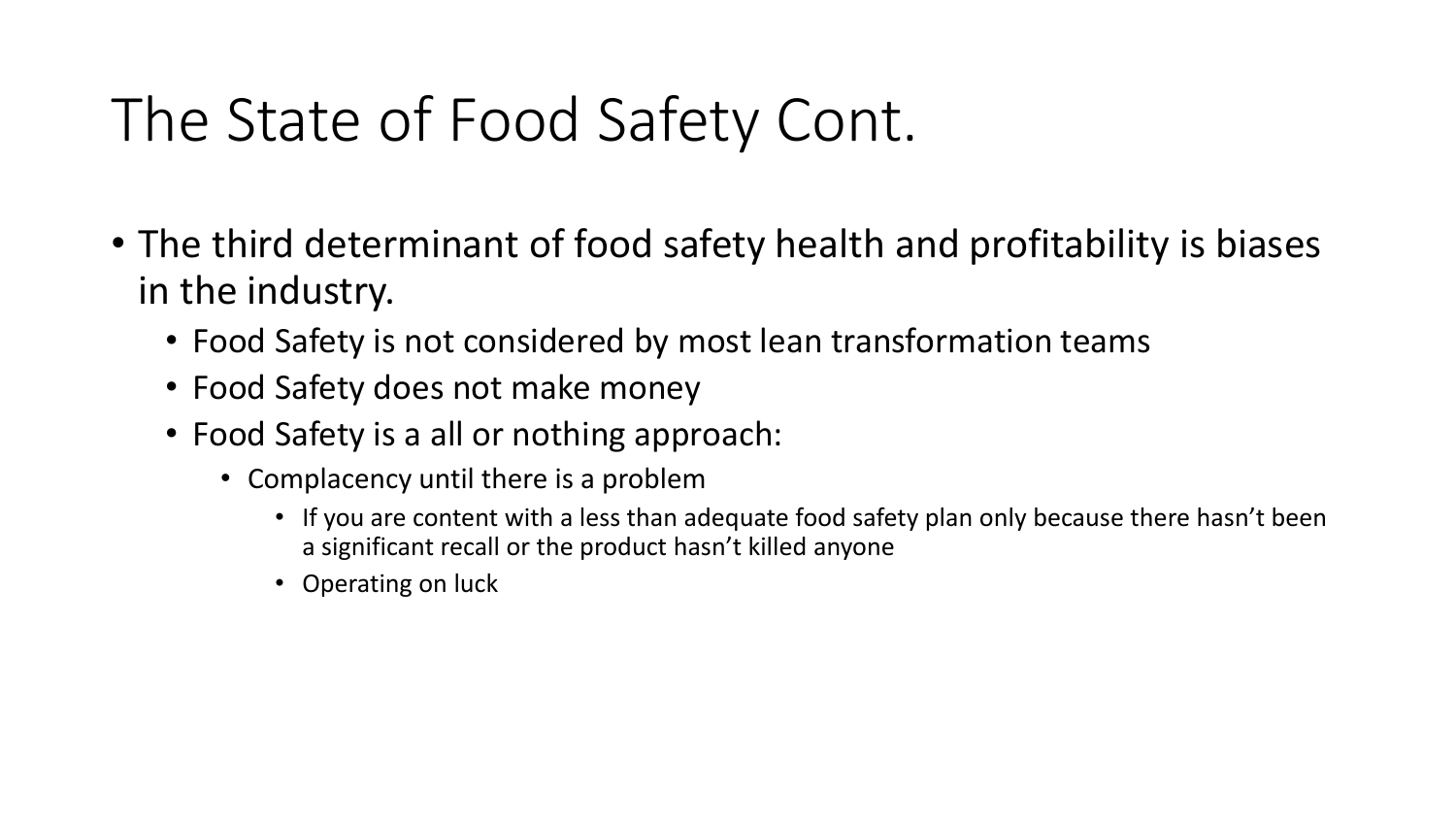How do we address the state of Food Safety in a meaningful way?

• What are KPIs?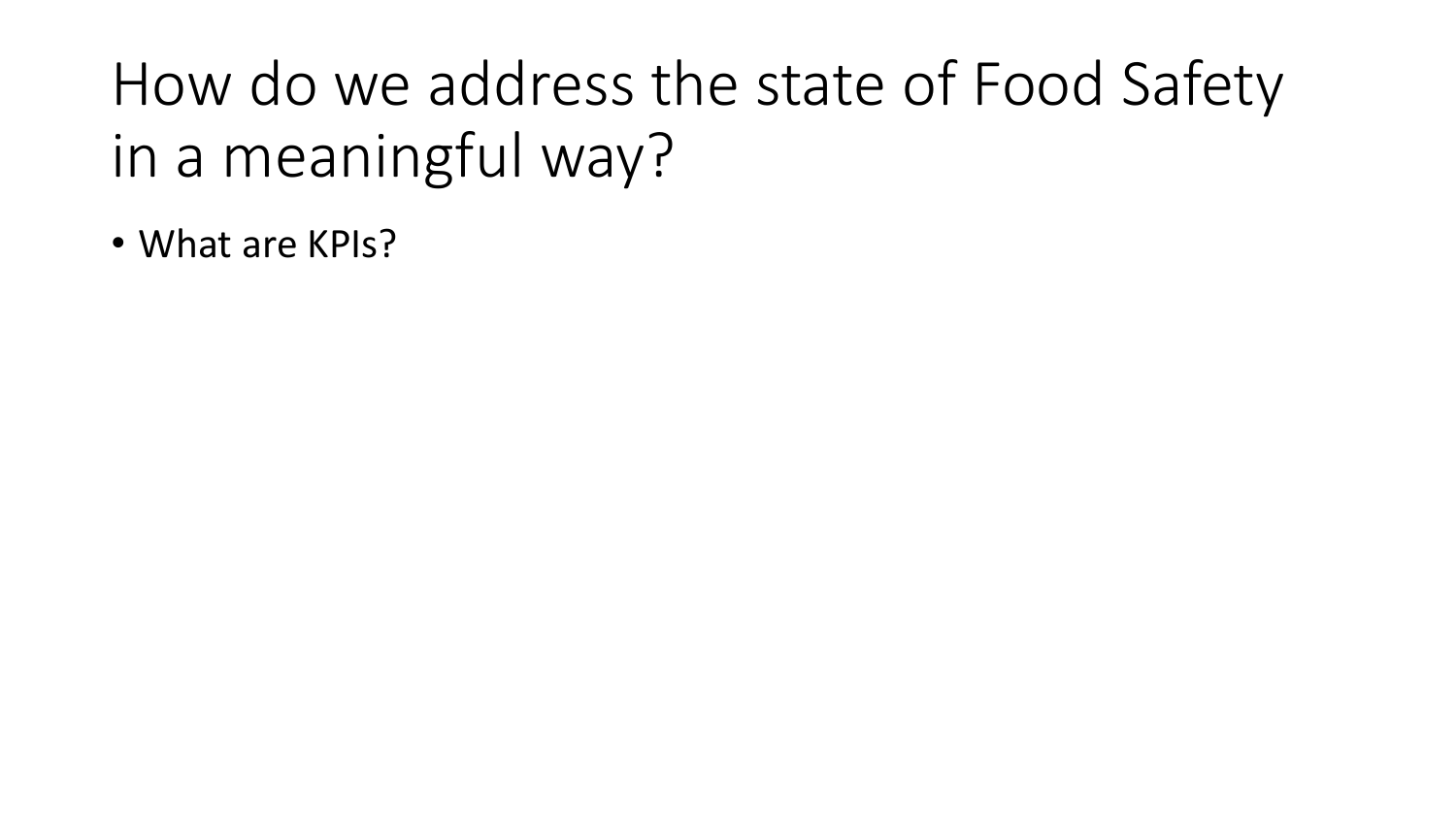## How KPIs Bring Accountability to Food Safety

- KPIs are the only effective way to accurately measuring the health of Food Safety and Sanitation over time.
	- Tracking documentation over time
	- Running specified reports
	- Taking corrective action measures
	- Making information based decisions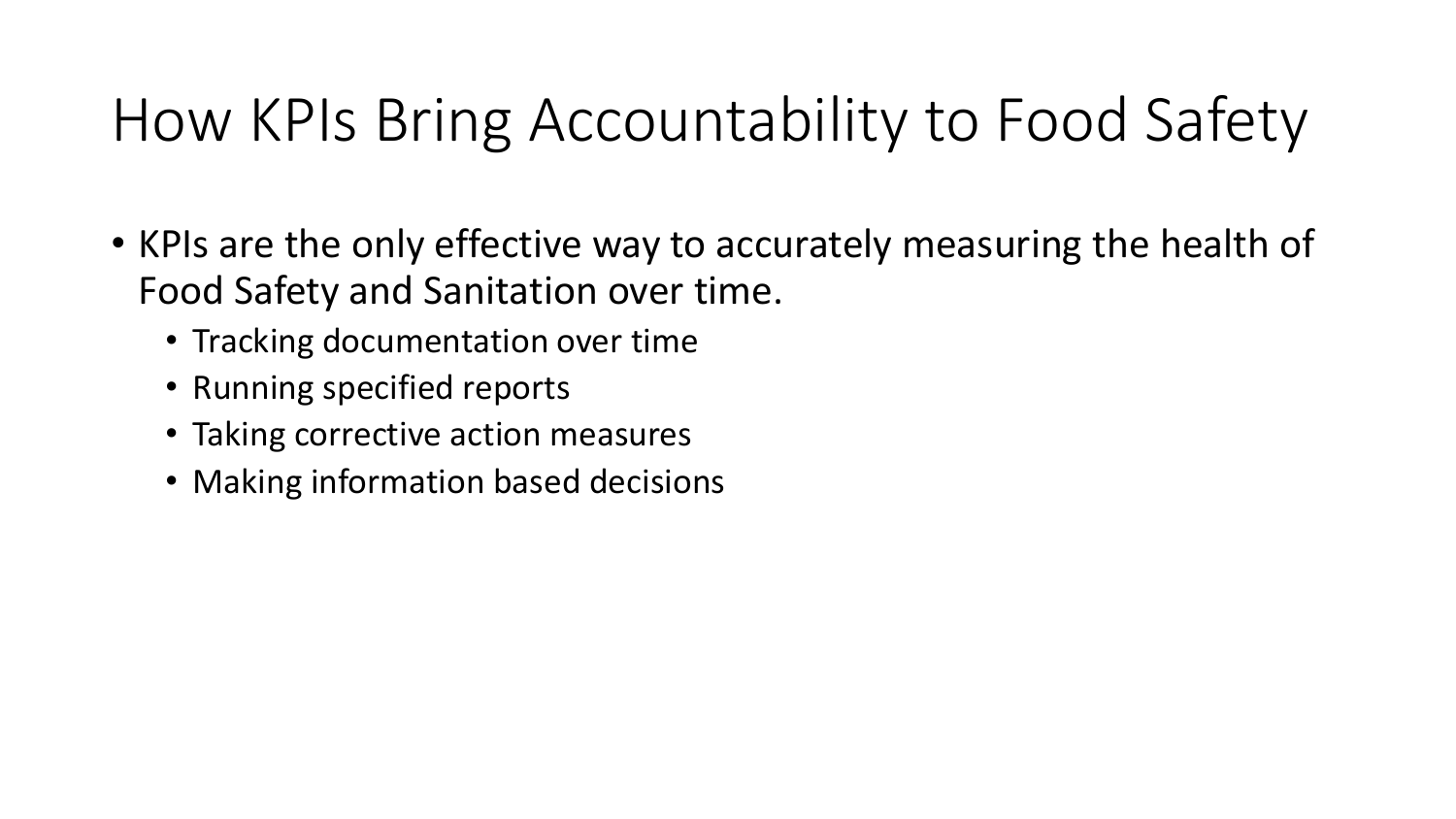## Our Clients' Approaches

- Clients are looking for a way to define and report accurate KPIs without additional work
- We help them understand that in order to reach their goal they must
	- Define
	- Measure
	- Control
	- Optimize
- Then we provide a way to track their day to day work and gather meaningful information to better manage resources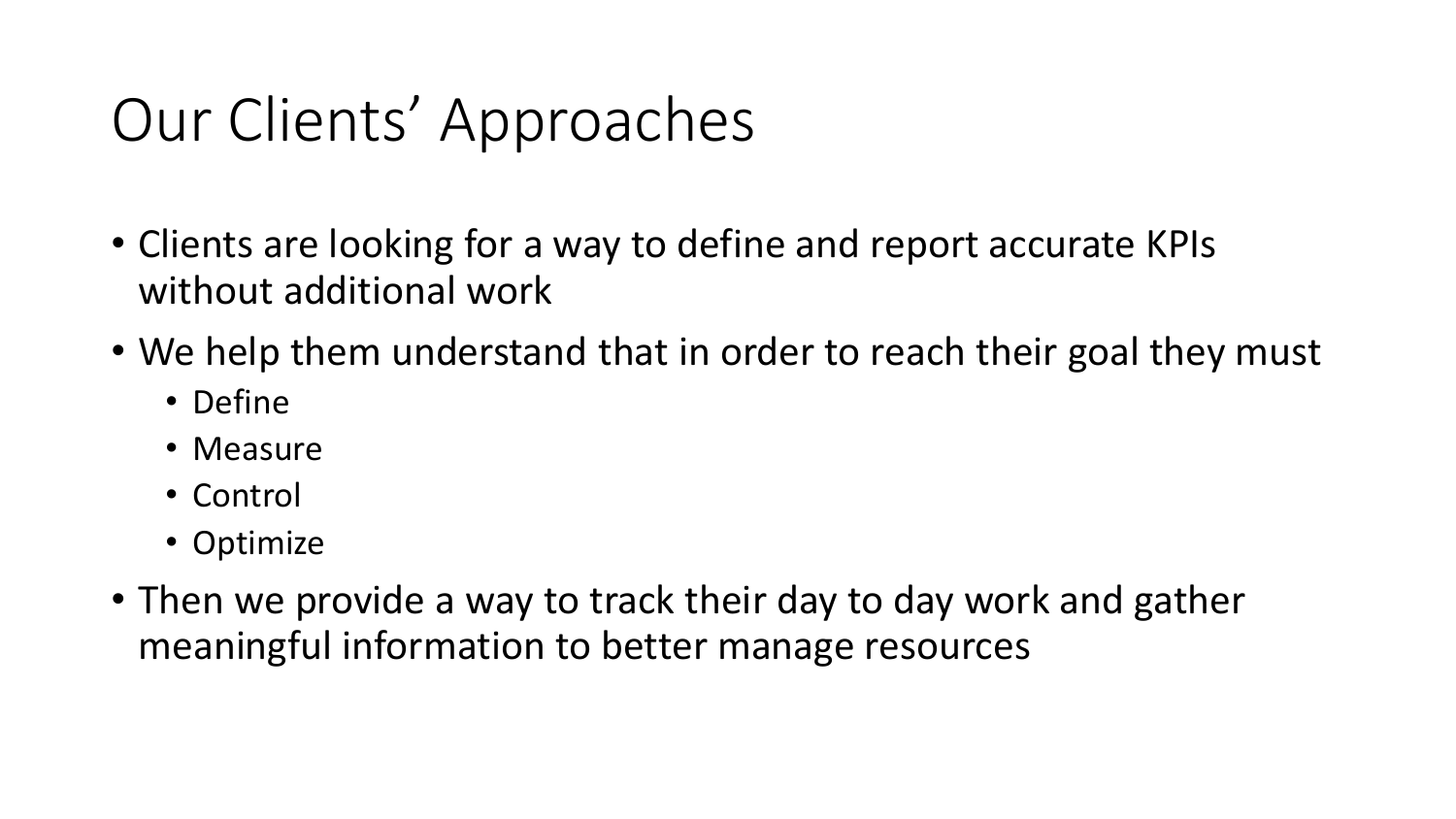# Structuring Food Safety Functions for Risk **Mitigation**

- You can either Proactively define and then control Food Safety or wish for the best and take reactive action after impediments
- Food Safety with no execution
	- If the Food Safety program is shut in a drawer or binder waiting on audits there is no reliable day to day monitoring
	- Food Safety requires verification and validation
- KLEANZ specializes in tying plant operations to verifiable execution
	- This protects the brand and encourages continuous improvement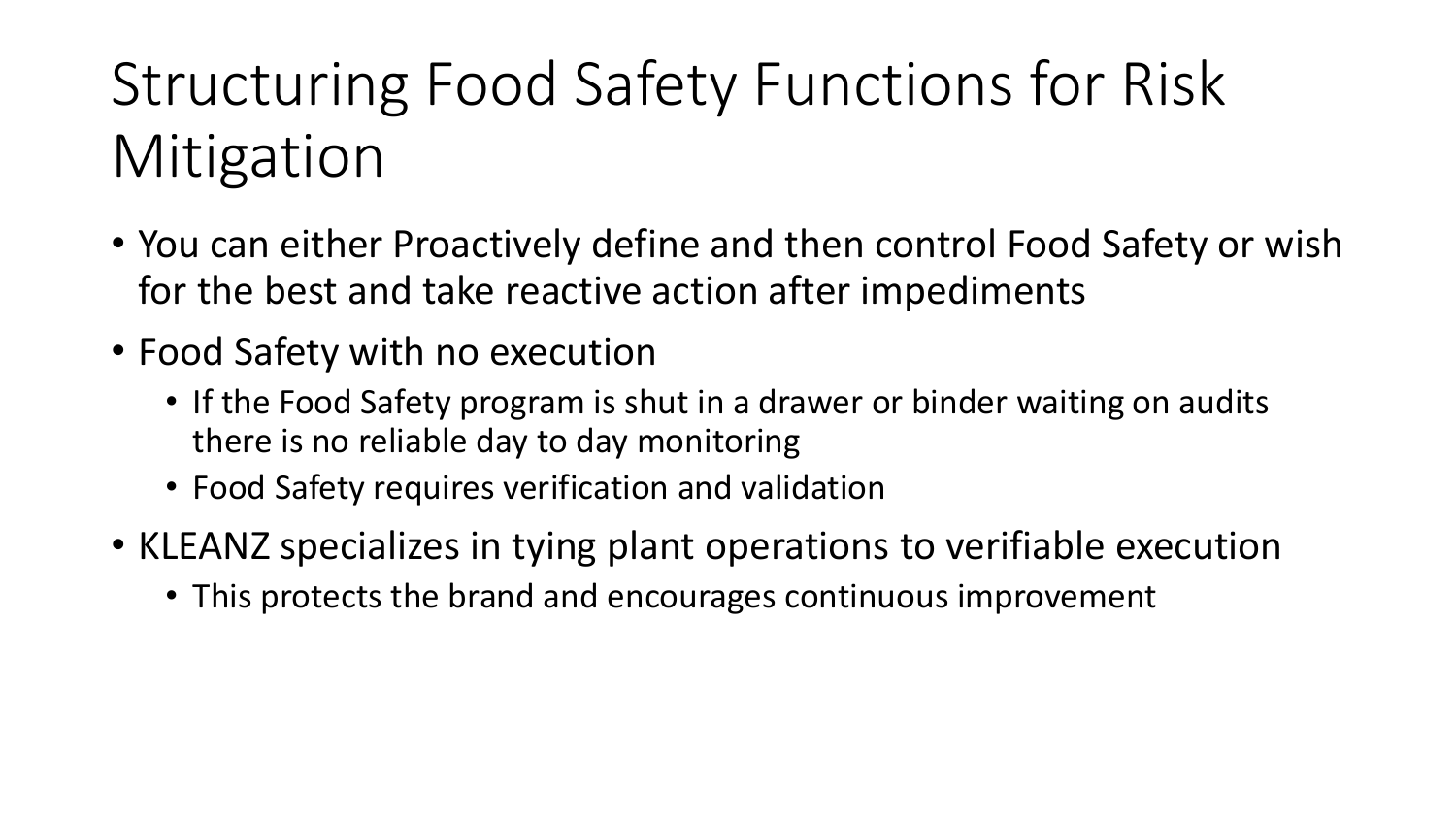# Optimizing Efficiency and Labor Hours

- KPIs in practice:
- We often encounter plants that struggle with audits
- We encourage the use of internal audits performed on the same scoring scale as regulatory agencies
- Tracking the internal scores over time against audit scores
- The results provide accurate information on whether or not you can trust your plant personnel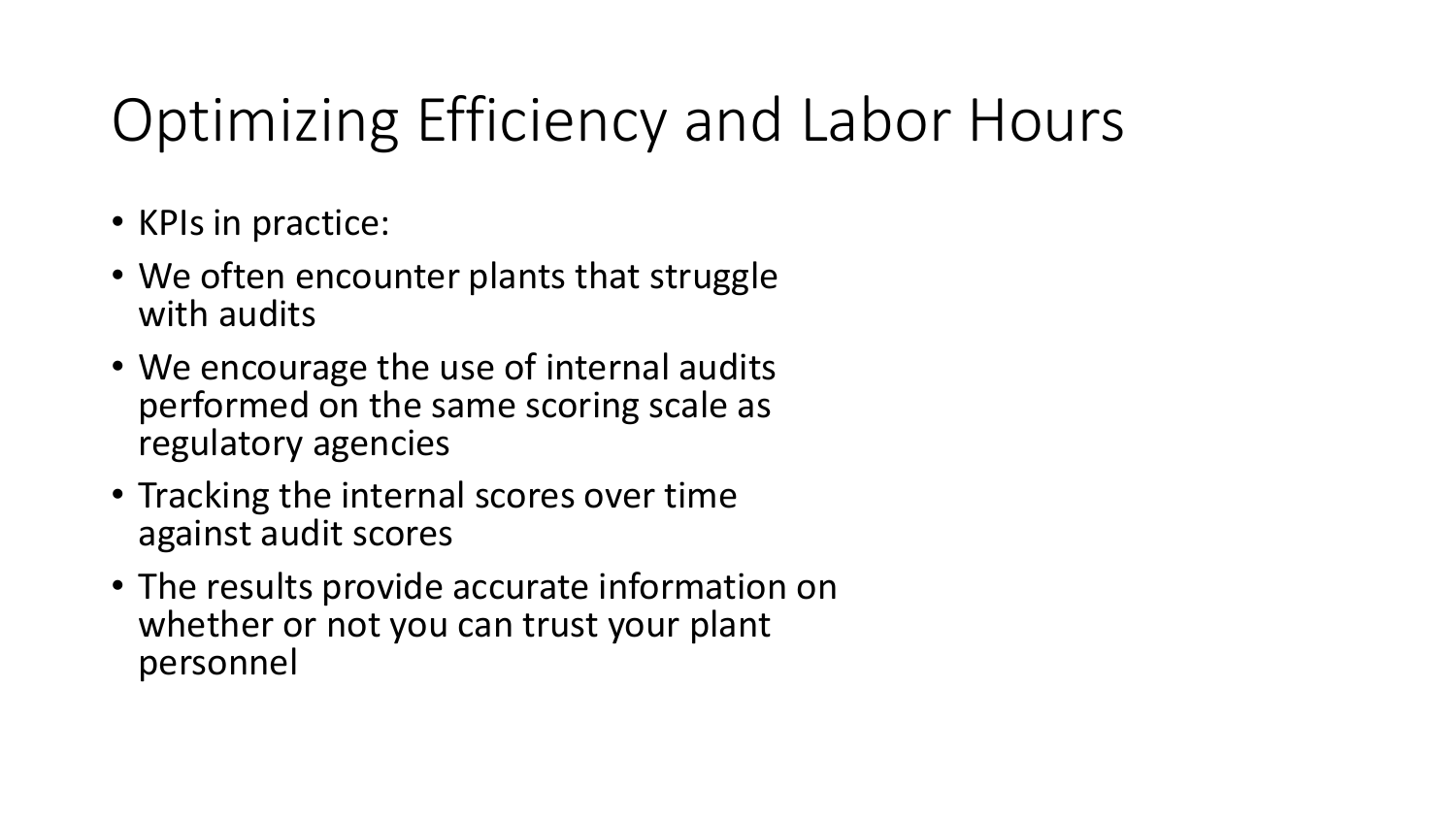## Optimizing Efficiency and Labor Hours

- Tracking score disparities between audit scores and internal scores
	- KLEANZ consolidates information into verified trends
	- You can see the gaps and determine the necessary action